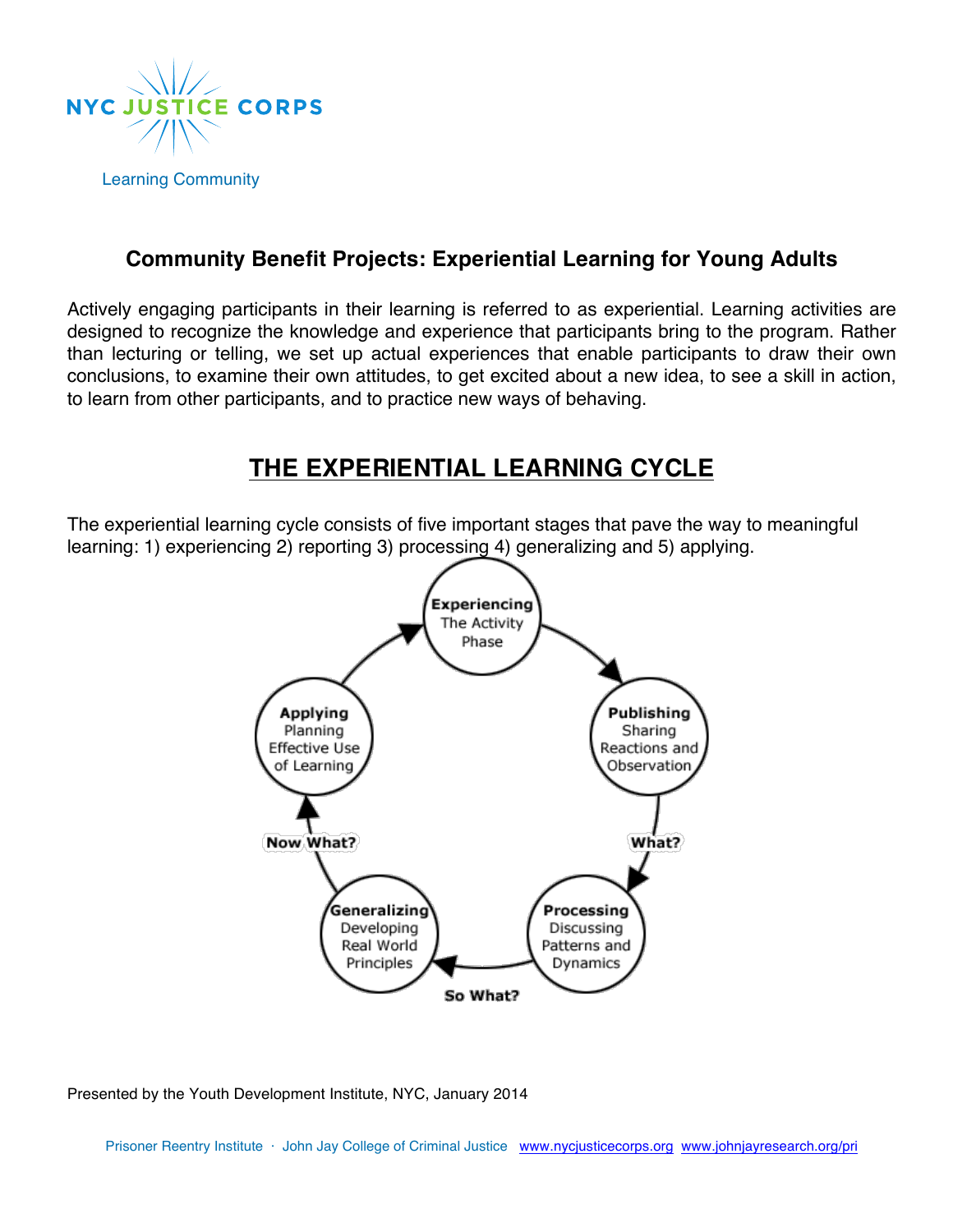

**Experiencing** -- in this first stage, group members participate in an activity in which they produce some information, perhaps about their values, about communicating in relationships, about their court involvement, about reactions to employment dilemmas, and so on. The initial activity might be done individually, in small groups or in the large group. Sometimes the first experience is structured as a game or contest. Examples of possible learning experiences include:

- Role playing
- Problem solving or sharing information in small groups
- Giving and receiving feedback in pairs
- Brainstorming
- Communicating nonverbally
- Analyzing dilemmas or case studies
- Completing a handout
- Competing in fact/myth games

The goal of this stage of the learning cycle is for participants to develop a common base of information or experience to use in the discussion that follows. Avoid the temptation to end a session prematurely before fully discussing (or processing) an activity. Sometimes the activity is so much fun that facilitators get caught up in the experience and forget what they are trying to accomplish. If the process stops at this stage, just after the experience, learning will be left to chance. The next four steps of the learning cycle are actually more important than this experiencing stage.

**Reporting** -- Sharing Reactions and Observations: In the first stage, participants experience an activity. In the reporting stage, they share what they saw and/or how they felt during the activity. The question here is "What happened? /how did it go?" Talking about what happened makes the experience of each individual available to all group members. When individuals report on their experience, they tell us what the activity was like for them. Each individual may have had a different experience, even though they participated in the same activity. A number of methods can be used to report (or publish) the reactions and observations of individual participants:

- Record participants' responses on newsprint (especially in brainstorming activities).
- Go around the room asking volunteers to share what they experienced and how they felt about the activity.

• If participants have worked in small groups, have each small group report to the large group. Reporting can be done at the end of every "experience." For example, at the end of day beautifying a day care center, you would process their experience to begin to capture their reflections and insights.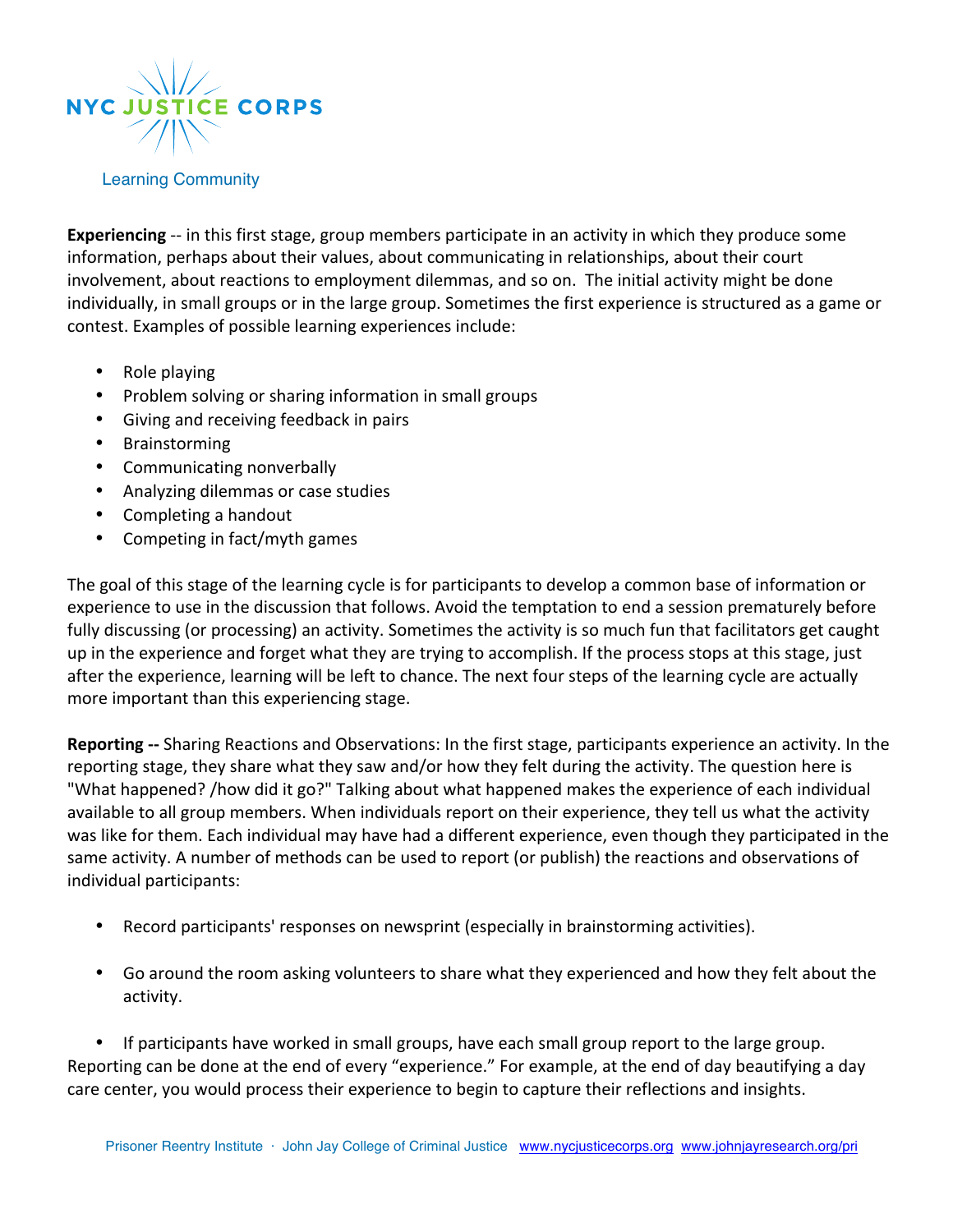

**Processing** -- Discussing Patterns and Dynamics: In this critical stage participants begin to systematically examine what they experienced and how they felt about it. The question here is "What kinds of things happened and why?" "Processing" is the "talking-through" stages in which participants begin to recognize patterns in the way people think, feel and react. The discussion might lead a participant to see that interrupting and judging seriously interferes with effective communication. Maybe this group member saw her or himself as a good communicator and now recognizes some negative habits. Other times participants notice interesting similarities and differences among themselves. Techniques that can be used to facilitate processing are:

- Listening for recurring themes from the reports of individuals.
- Focusing attention on the particular roles that specific individuals played during the activity.
- Asking open-ended questions such as "What was that activity like for you?"

When you are preparing to conduct a session, carefully plan how you will carry out the processing stage. Take the time to write down open-ended questions that you plan to ask the group. When we fail to spend enough time "processing," we can leave participants with "unfinished business" and unanswered questions. But don't over process -- take your cues from participants.

**Generalizing** -- Developing Real World Principles: In this stage we ask participants to make connections between the activity and everyday life. The key question here is "So what? What have we learned?" Encourage participants to focus on situations in their personal or work lives that might relate to the activity. Their task is to develop some life principles learned in the activity that could be applied "outside" in their own lives. This step is what makes experiential learning practical. When it is omitted or glossed over, the learning is likely to be superficial. Some strategies for generalizing from the processing stage are:

- Have each participant complete the sentence "The most important thing I learned today was ........."
- Ask participants to imagine realistic situations at home, school or at work and determine how what they learned in the activity might be applicable.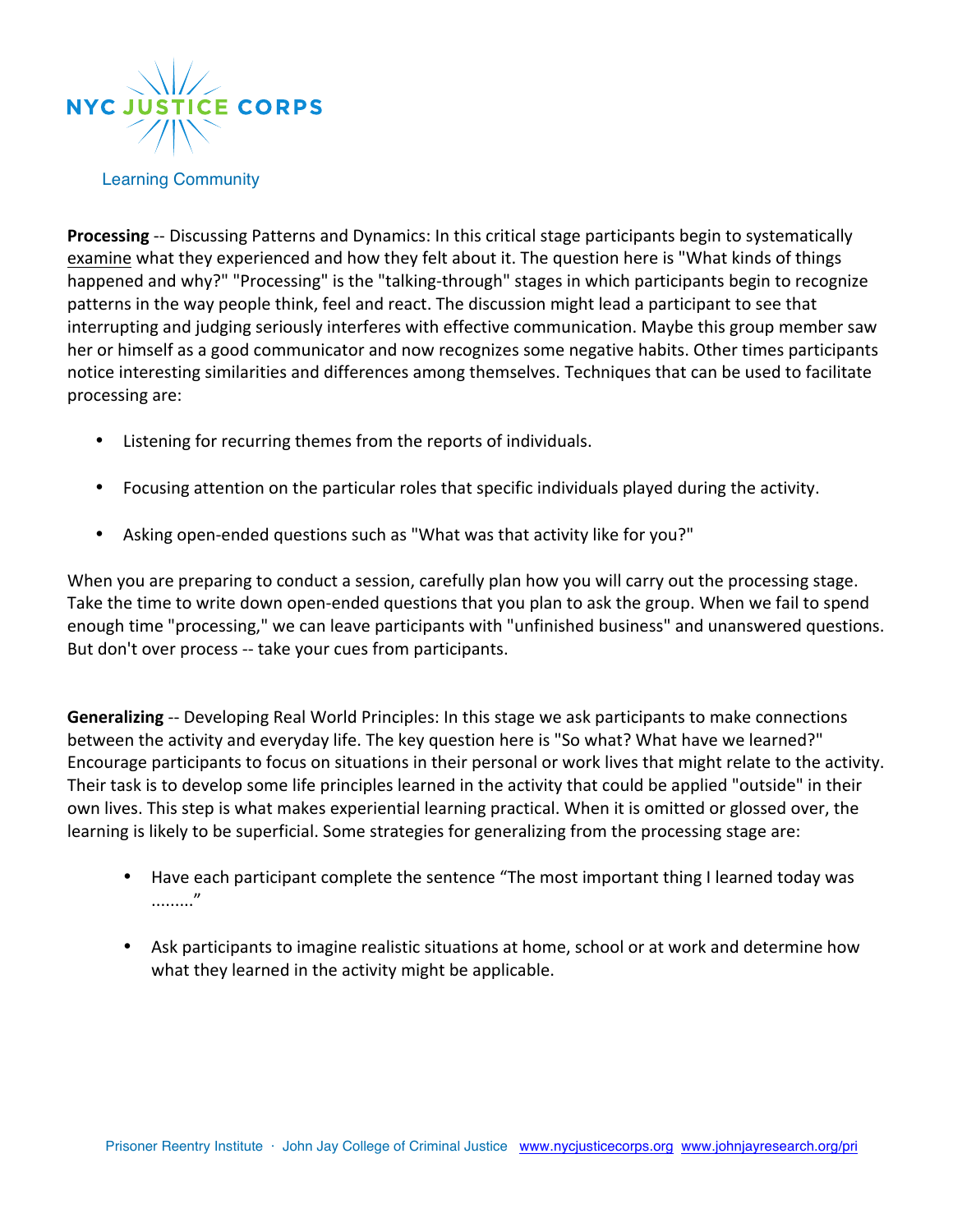

Applying -- Planning Effective Use of Learning: The final stage of the experiential learning cycle is the purpose for which the whole activity is designed. The question here is "Now what? - How will you use what you have learned?" Help participants apply the life principles they just identified to real life situations. What are they going to DO as a result of their learning? These techniques can be helpful:

- Have participants in small groups help each other with back-home problem situations using the lessons learned in the activity. Practice new behaviors in role plays of back-home situations.
- Have group members make concrete promises to one another about actions they plan to take and changes they will make. Individuals are more likely to carry out their planned actions if they share them with others.

At the very least at the end of an activity, ask participants, "What's the most important thing you learned from this activity? How will you use what you learned in your own life?"

# **Experiential Learning Cycle During the Community Benefit Project**

- Be sure to debrief the community mapping activity using the experiential learning cycle.
- If the young people have just done a community benefit project presentation to the Community Advisory Board, debrief about what they experienced (What?), How it applies or resonates in their own lives (So What?) and what they plan to do in the future based on the experience (Now what?)
- You can also create experiences designed to help young people add meaning to the Community Benefit Project. For example, if they will be painting a nursing home, you may introduce some experiential activities designed to increase empathy for seniors (for example, moving in wheel chairs, using only one side of your body because of a stroke).
- You can help young people process their daily or weekly experiences during the Community Benefit Project. This can happen at the end of the day, or at an end of the week wrap up.
- You can increase young people's understanding of the context of their service work. For example, take participants to see an event sponsored by the organization they will be helping. Helping the young people connect a sense of purpose to their service project will 1) further their commitment to the work, and 2) connect them not only to the project but to members of community they are serving.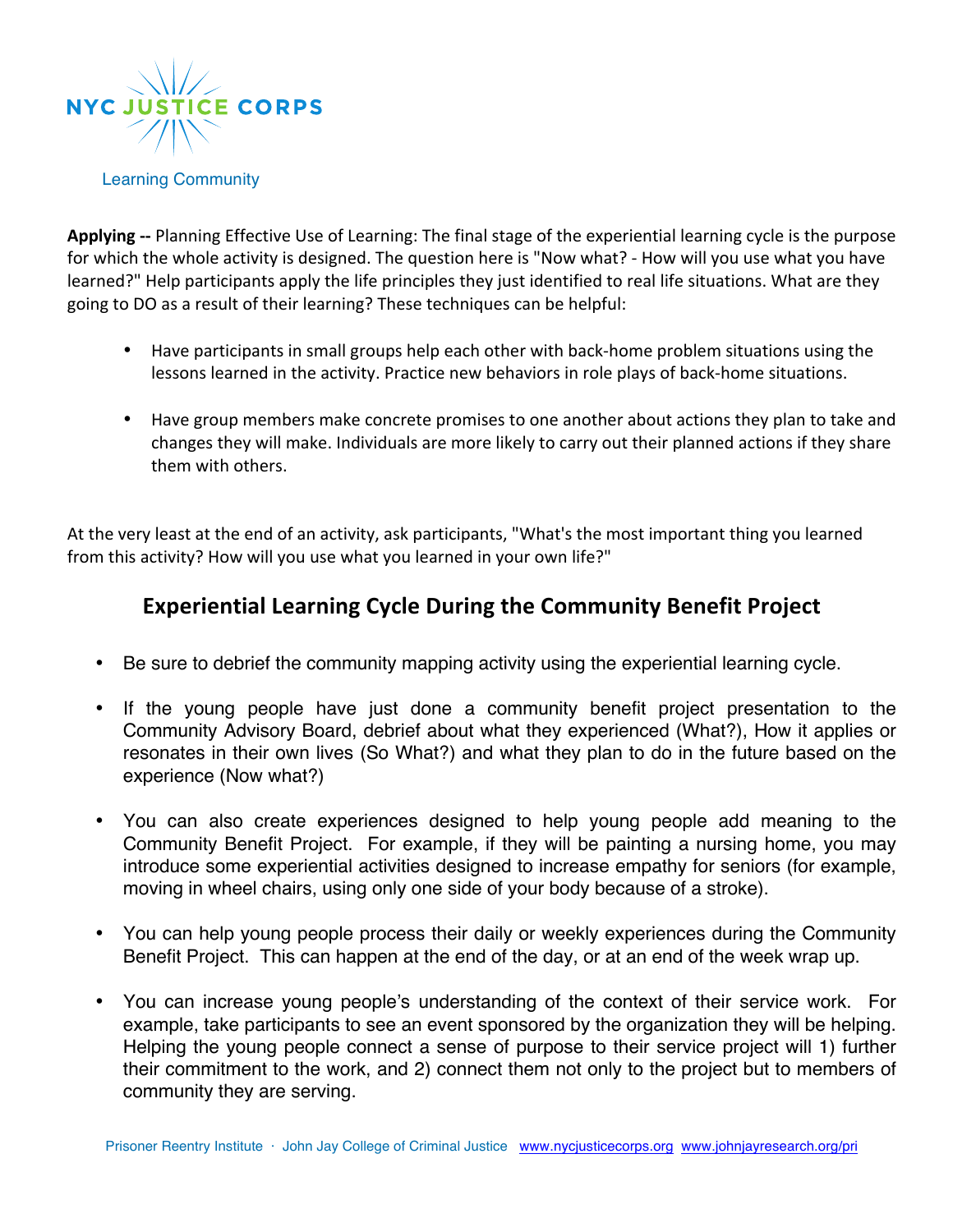

## **QUESTIONS TO USE WITH THE EXPERIENTIAL LEARNING CYCLE**

**EXPERIENCING:** Because participants are involved in an activity, there are usually few reasons to ask questions in this stage. If participants resist participating in the activity, these questions can help:

- What's going on?
- What do you need to know to get started?
- Could you offer a suggestion?
- What would you prefer?
- What is your objection?
- What is the worst thing that could happen?

**REPORTING**: Participants make their individual (or small group) experience available to the whole group. Ask questions such as:

- What was that activity like for you?
- Who would like to tell us about your experience?
- What happened? How did you feel about that?
- Who else had the same experience?
- Let's hear from someone who had a different reaction?
- What surprised you?
- What did you observe?

**PROCESSING:** Now that participants have the same base of information, ask questions to help them make sense of that information.

- Why do you think that happened?
- If you were in \_\_\_\_\_\_\_\_\_'s shoes, what would you do?
- What did you think about that?
- How was that significant?
- How was that good/bad?
- What struck you about that?
- How do those fit together?
- How might it have been different?
- What was going on there?
- What does that tell you about yourself/your group?
- What similarities came up in your group? What were the differences?